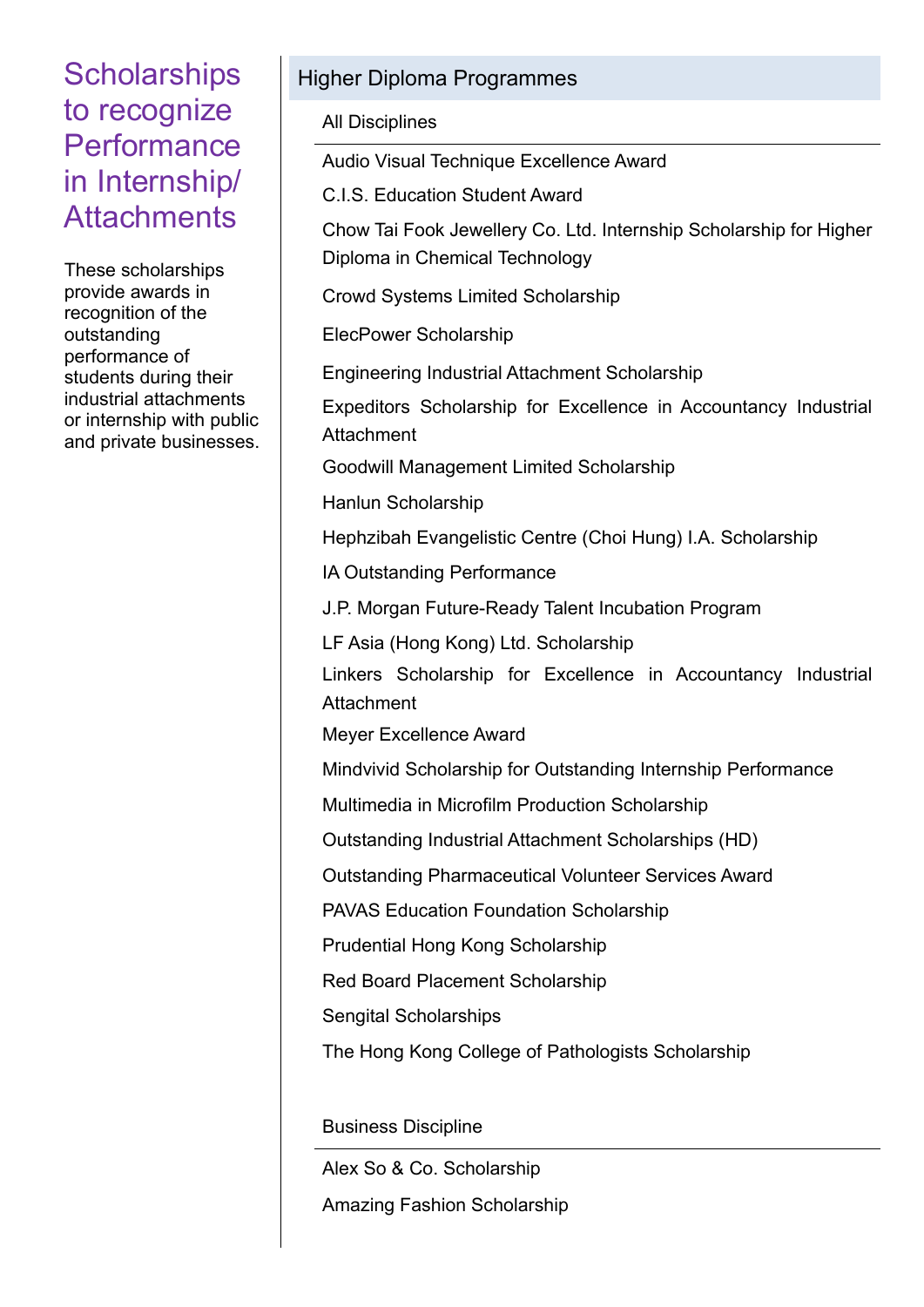Amzon Scholarship Anchorstream Limited Scholarship Anchorstream Overseas Training Award Fotomax (F.E.) Ltd Scholarship IVE(MH) Giormani Scholarship Gridword Communications Ltd Scholarship Hong Kong Airport Services Ltd Scholarship Intercontinential Limousine Co Ltd Scholarship JAS Scholarships Kingdom Scholarship for Excellency in Accountancy Industrial **Attachment** Madam Tang Sup Chu Educational Award Provention Scholarships Tam & Partners, Solicitors Scholarship VILLA Medicale by MENCE Scholarship Walker Shop Scholarship

Business, Engineering, Information Technology Disciplines

Artcom Computer Project Co Ltd Scholarship

FlexSystem Ltd Scholarships

Hong Kong Tourism Board Scholarships

ICO Ltd Scholarships

Lapcom Ltd Scholarship

UBC Scholarships

Design Discipline

Synergy Printing Scholarship

Fotomax Design Scholarship

Engineering Discipline

Gammon Scholarship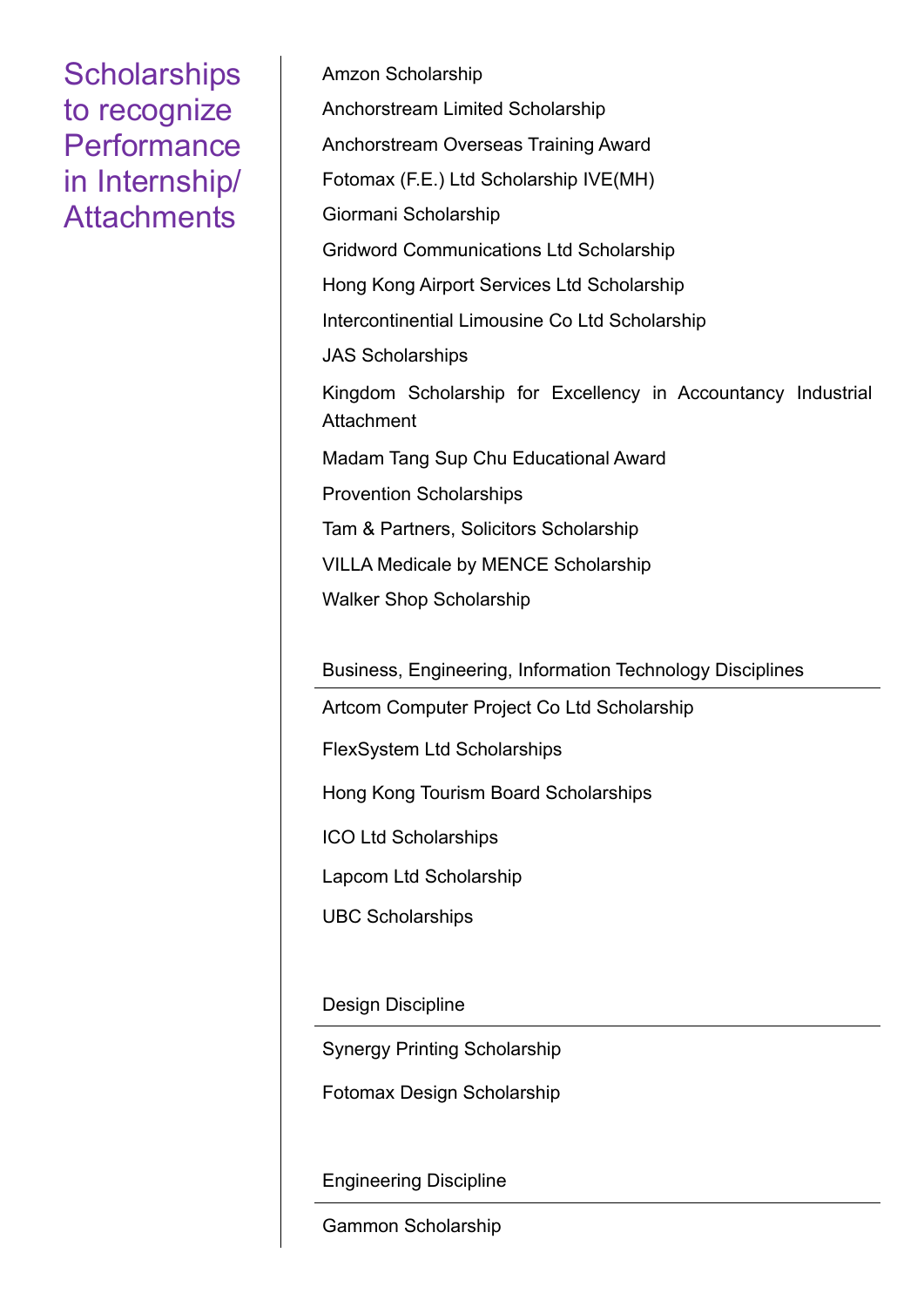SGS Placement Training Scholarship

SmartObject Scholarship

Health and Life Sciences Discipline

API Lab Testing Limited Scholarship Butterfly Valley Scholarship CMA Placement Training Scholarship for Analytical Science CPL Aromas (Far East) Limited Scholarship Dr Kong Footcare Limited Foot Health Ambassador Scholarship Dr Kong Footcare Limited Industrial Attachment Scholarship Dr Lam Chi Ming Scholarship Enviro Labs Ltd Scholarship Foodscan Analytics Limited Scholarship Meiriki Japan Outstanding Placement Scholarship

SGS Placement Training Scholarship

Information Technology Disciplines

Cisco NetAcad Translation Project Scholarship Crystal Knitters Ltd Scholarship Gateway Technology Development Co Ltd Scholarship Global Technology Integrator Ltd Scholarship Hong Kong Tourism Board Scholarships Innovative Consulting Services Ltd Scholarship Lapcom Ltd Scholarship Lucky Tone Communications Ltd Scholarship Scholarship of Armitage Technologies Shun Shin Technology Improvement Scholarship